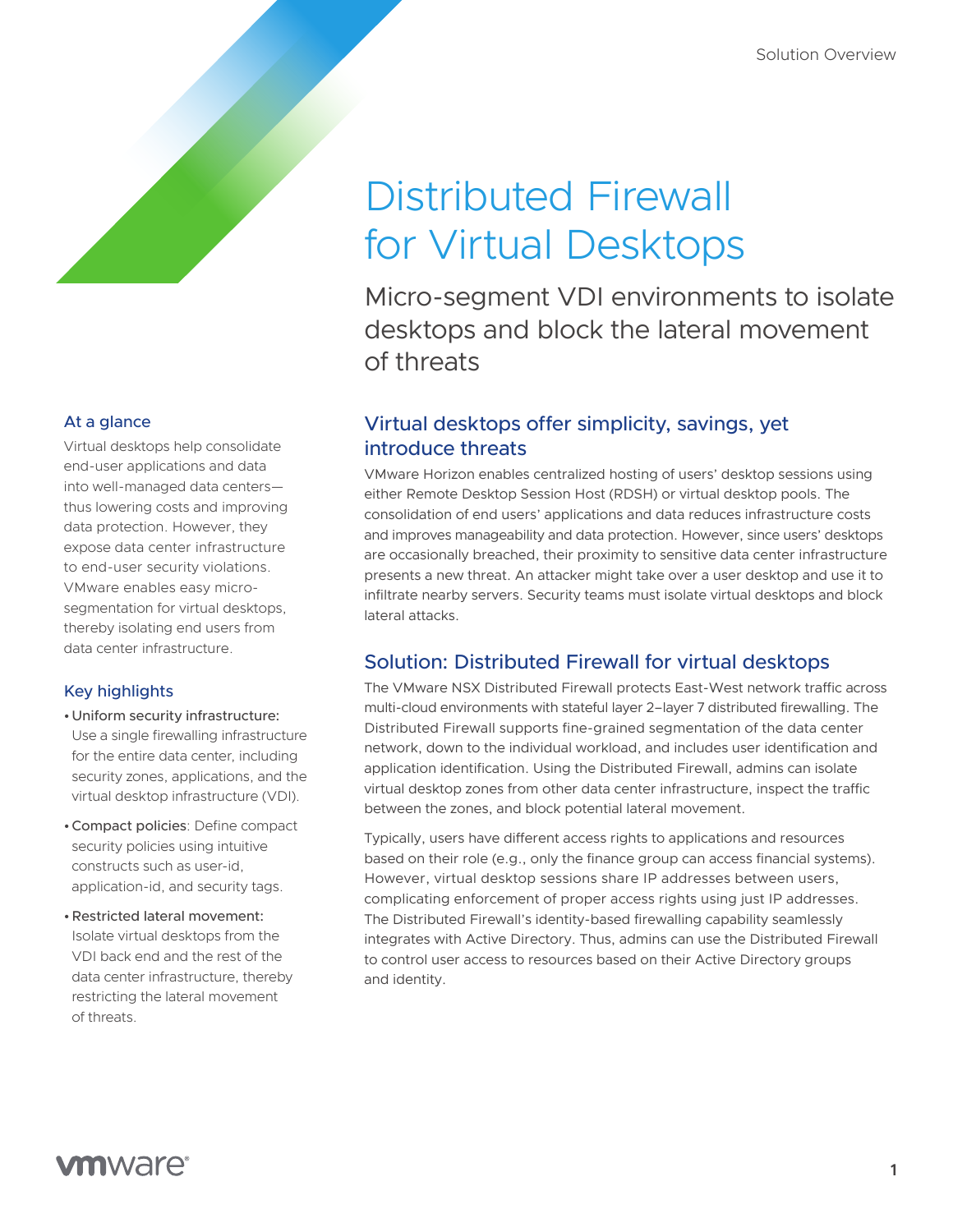#### Use cases (see figure 1)

Protecting VDI Infrastructure: Leverage the distributed architecture of the Distributed Firewall to protect the VDI infrastructure itself, including the Horizon management components.

Isolating desktop pools: Isolate vulnerable user desktops from the rest of the data center infrastructure, via the network segmentation capabilities of the Distributed Firewall.

User-based access control: Define security policies based on users' identity and Active Directory group membership. Use the Distributed Firewall to inspect and enforce user access control rights to designated applications and data center resources.

Agentless anti-virus: Easily insert anti-virus inspection into every virtual desktop, without the overhead of licensing or deploying agents on the desktop.

#### Learn more

Check out these resources to learn more about how to protect your virtual desktops. Reach out to your VMware Sales Representative for further details.

[VMware Horizon](https://www.vmware.com/products/horizon.html)  [NSX Data Center](https://www.vmware.com/products/nsx.html)

[NSX Distributed Firewall](https://www.vmware.com/security/internal-firewall.html)  [Independent Solution Test](https://communities.vmware.com/t5/VMware-NSX-Documents/Service-defined-Firewall-Security-Benchmark/ta-p/2790048)



**FIGURE 1:** Distributed Firewall protects VDI, virtual desktops and applications

# Key capabilities



#### Distributed micro-segmentation

The Distributed Firewall utilizes the VMware NSX virtual network to isolate and segment resources regardless of the underlying physical network. Its distributed architecture supports stateful network traffic inspection and policy enforcement on a per-workload granularity.



#### User-based policies

Through its integration with Active Directory (AD), the Distributed Firewall enables user-specific security policies. User access to critical data center resources is governed by their AD group membership and access rights.



#### Compact object-based model

Security policies are based on a high-level object model, using attributes such as OS type, VM names, and Active Directory entries. This model eliminates dependencies on ephemeral IP addresses and low-level traffic attributes while enabling isolation of virtual desktops with just a few policies.

#### Centralized control

Security policies are defined centrally and distributed throughout the network. A central control plane ensures consistency across virtual desktops and a hybrid network composed of VMs, containers, bare-metal machines, and cloud services.